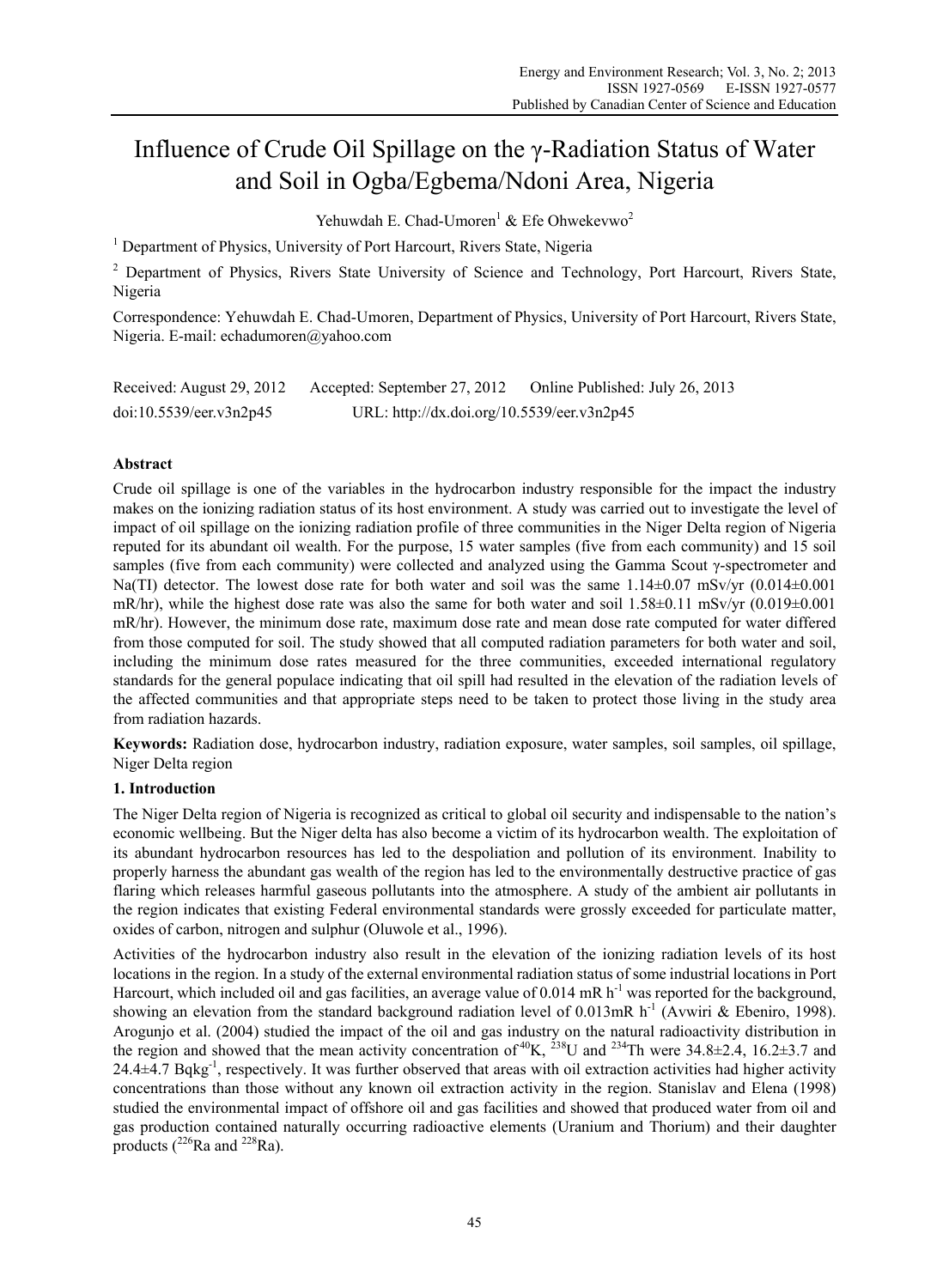Ononugbo et al. (2011) carried out a study of the terrestrial radioactivity in the industrial areas of Ogba/Egbema/Ndoni Local Government Area (ONELGA) of Rivers state. The industrial areas and their host communities were divided into six (6) zones, each having an oil and gas facility. An *in situ* measurement was done using two well calibrated nuclear radiation meters, a digilert-100 and a digilert-50 and a geographical positioning system (GPS). Ten readings were taken in each of the six zones and the host community at randomly selected sites, making a total of 60 sampling points. The mean site radiation levels that were obtained ranged from 0.014  $\pm$ 0.001 mRh<sup>-1</sup> (1.183 $\pm$  0.060 mSvyr<sup>-1</sup>) to 0.018  $\pm$  0.002 mRh<sup>-1</sup> (1.183 $\pm$  0.085 mSvyr<sup>-1</sup>), while the mean community radiation levels ranged from  $0.014 \pm 0.001$  mRh<sup>-1</sup> (1.183  $\pm$  0.06 mSvyr<sup>-1)</sup> to 0.017  $\pm$  0.001 mRh<sup>-1</sup> (1.435 $\pm$  0.072 mSvyr<sup>-1</sup>). The equivalent dose had an average range of 1.056 mSvyr<sup>-1</sup> to 2.871 mSvyr<sup>-1</sup>, which is much lower than the International Commission on Radiological Protection recommended 20 mSvyr<sup>-1</sup> dose limit for radiological workers, but above the permissible level of 1 mSv/yr recommended for the general public (ICRP, 1990). Further analysis showed that 43 sites or 72% of the sampling sites exceeded the normal background level of 0.013mRh-1 indicating a certain level of radiation risk for the communities hosting the facilities.

Ebong and Alagoa(1992) have shown that the nature of input raw materials, effluents from the production process and the output production determine the effect of an industrial operation on the radiation levels of its host environment. In the case of the hydrocarbon industry there are a number of variables associated with the industry that contribute to the impact the industry makes on the ionizing radiation profile of its areas of operation. These include the use of radiation generators, sealed and unsealed sources of radioactive materials, naturally occurring radioactive materials (NORMs) originating from reservoir rocks, scales, sludge, oil spillage and gas flaring (Chad-Umoren, 2012; Meindinyo & Agbalagba, 2012; OGP, 2008; Sigalo & Briggs-Kamara, 2004).

However, in some locations, particular variables may be more critical than others. This present study investigates the impact of crude oil spillage as an isolated variable and as the only industry variable affecting the radiation patterns of three communities - Ebegoro, Ebocha and Obrikom in the Ogba/Egbema/Ndoni Local Government Area (ONELGA) in Nigeria's Niger Delta state of Rivers where the operations of a multinational oil firm had led to the release of enormous quantities of crude oil into the environment.

Studies on the impact of the oil and gas industry on the ionizing radiation profile of the Niger Delta region had tended to focus on the contribution of oil and gas facilities (Chad-Umoren & Briggs-Kamara, 2010; Chukwuocha & Enyinna, 2009; Avwiri et al., 2007). Furthermore, there has been only one previous study in ONELGA (Ononugbo et al., 2011) and that had followed the traditional mode of focusing mainly on the impact of facilities such as gas processing plants, flow stations, natural gas compressor stations. There is therefore the need to properly document the effect incessant oil spillage has had on the level of background ionizing radiation of the area. This work provides base-line data for future studies.

Oil spillage is often an unintended release of crude oil into the environment as a result of human activity. Such accidents may involve a refinery, an oil storage facility, barges, oil tankers or oil pipelines. Oil spillage has been described as a major source of water pollution in the Niger Delta region and the increase in its frequency has been attributed to the growth of the industry and the prevalence of ageing oil pipelines. A total of 10,260 oil spills is estimated to have occurred in the region between 1976 and 2007 resulting in the loss of about seven million barrels of oil. Of this quantity, 6% was spilled on land, 25% in swamps and 69% in offshore environment (NREP, 2008).

Crude oil is both toxic due to its toxic chemical content and radioactive due to its radionuclide content, specifically the presence of Uranium and Thorium. These radiouclides and members of their decay chains are found in the earth's crust and therefore become incorporated into the crude oil during the process of oil drilling and production (Chad-Umoren, 2012; OGP, 2008). The prevalence of these radionuclides is depth-dependent so that the level of radioactivity of given crude is determined by the depth of the well that is its source. The deeper the oil well, the more radioactive the crude oil. Consequently, depending on the radioactive nature of the crude, spillage can lead to harmful elevation of the ionizing radiation profile of the environment.

# **2. Study Area**

Ebegoro, Ebocha and Obrikom, the three communities chosen for this study are communities in the Ogba/Egbema/Ndoni Local Government Area (ONELGA) in Nigeria's Niger Delta state of Rivers. ONELGA is located within latitudes  $5^023'N$  and  $5^026'N$  and longitudes  $6^033'E$  and  $6^042'N$  North West and has a topography of flat plains in a network of rivers - the Niger, Sombreiro (Nkissa), Orashi and their tributaries along with a series of creeks. It is one of the onshore oil producing areas of Rivers state and has one of the highest oil and gas production onshore of the Niger-Delta with over 900 oil wells, more than thirteen active oil fields and playing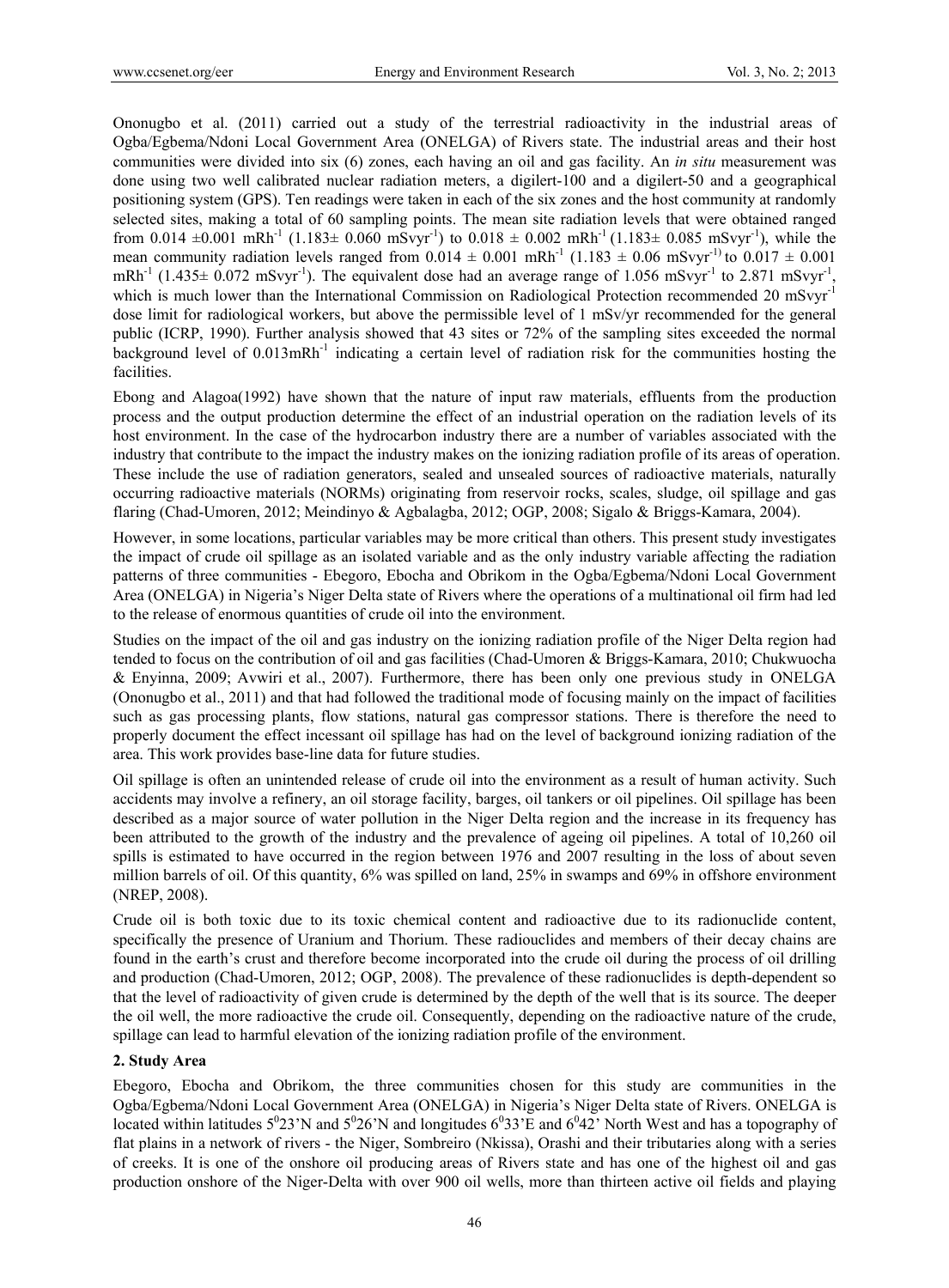host to a number of multinational companies (Abali, 2009). The area has a labyrinth of pipelines carrying oil or gas to flow stations from the different oil wells (UNDP, 2006). Oil and gas activities started in ONELGA in 1964 with actual production commencing in 1966. Since then, production activities have been continuous with increase in the number of drilled oil wells. Gas flaring and oil spillage due to rupture of pipes have been the major sources of environmental pollution in the area.

### **3. Sample Collection, Preparation and Analyses**

The study involved two sets of evaluations – on-site evaluation at the three communities and laboratory analyses. The RadEye Gamma survey meter with a non linear pulse to dose rate conversion capability and a geographical positioning system (GPS) were used for the on-site radiation monitoring. Measurement technique adopted followed the usual procedure for *in situ* measurements (Chad-Umoren et al., 2006; Avwiri et al., 2009).

The laboratory study was carried out using water and soil samples collected from spill sites in the three selected communities. In each community, five sampling locations were randomly chosen, but to as much as possible cover the community. Fifteen soil samples (five from each of the three communities) and fifteen water samples (five also from each of the three communities) were collected from the delineated spill sites. About 2 kg of soil samples were collected from the spill sites and stored in black plastic bags directly after collection to prevent contamination from atmospheric humidity. The volume of water samples collected from the spill sites was about one litre and also stored in a manner that preserved sample integrity.

The samples were later analysed at the laboratory of the Centre for Energy Research and Development, Obafemi Awolowo University, Ile Ife, Nigeria. The soil samples were first air dried, sieved through 2 mm and stored in plastic bags for a period of 28 days to allow them attain secular equilibrium before analysis.

The following conversion factors were used:

 $1 \mu$ Sv/hr = 365 x 24 x  $10^{-3}$  mSv/yr

 $1 \text{ mSv/yr} = 0.0119 \text{ mR/hr}$ 

#### **4. Results and Discussions**

| Community | Sampling       | Geographical Field Location                                    | Dose Rate Laboratory | Equivalent      | Radiation         |
|-----------|----------------|----------------------------------------------------------------|----------------------|-----------------|-------------------|
|           | <b>Site</b>    |                                                                | result $(\mu Sv/hr)$ | Dose(mSv/yr)    | Level(mR/hr)      |
|           |                | E006°39'27"<br>$N05^{0}23'04.4"$                               | $0.18 \pm 0.018$     | $1.58 \pm 0.16$ | $0.019 \pm 0.002$ |
|           | $\overline{c}$ | $N05^{0}23'9''$<br>$E006^{0}39^{4}9$                           | $0.18 \pm 0.018$     | $1.58 \pm 0.16$ | $0.019 \pm 0.002$ |
| Ebegoro   | 3              | N05 <sup>0</sup> 23 <sup>'49"</sup><br>$E006^{0}39^{3}35"$     | $0.16 \pm 0.016$     | $1.40 \pm 0.14$ | $0.017 \pm 0.002$ |
|           | 4              | $E006^{0}39^{3}6$<br>$N05^{0}23^{2}30.6^{7}$                   | $0.16 \pm 0.011$     | $1.40 \pm 0.10$ | $0.017 \pm 0.001$ |
|           | 5              | $N05^{0}23'0''$<br>$E006^{0}40^{3}37.5$ "                      | $0.17 \pm 0.017$     | $1.49 \pm 0.15$ | $0.018 \pm 0.002$ |
| Ebocha    |                | N05 <sup>0</sup> 27 <sup>'21.8</sup><br>$E006^{0}41^{3}33.3$ " | $0.16 \pm 0.014$     | $1.40 \pm 0.12$ | $0.017 \pm 0.001$ |
|           | 2              | $N05^{0}27^{2}22.2^{7}$<br>$E006^{0}41^{3}4$                   | $0.16 \pm 0.013$     | $1.40 \pm 0.11$ | $0.017 \pm 0.001$ |
|           | 3              | $N05^{0}26'1'$<br>$E006^{0}40^{2}3.8$                          | $0.15 \pm 0.015$     | $1.31 \pm 0.13$ | $0.016 \pm 0.002$ |
|           | $\overline{4}$ | $N05^{0}27^{2}$<br>$E006^{0}40^{3}58$ "                        | $0.14 \pm 0.014$     | $1.23 \pm 0.12$ | $0.015 \pm 0.001$ |
|           | 5              | $N05^{0}23^{2}1.5$<br>$E006^{0}45^{3}35.5$                     | $0.16 \pm 0.013$     | $1.40 \pm 0.11$ | $0.017 \pm 0.001$ |
| Obrikom   |                | $N05^{0}23'30'$<br>$E006^{0}39^{2}3'$                          | $0.15 \pm 0.011$     | $1.31 \pm 0.10$ | $0.016 \pm 0.001$ |
|           | $\overline{c}$ | $N05^{0}23'30"$<br>$E006^{0}40^{3}33$                          | $0.14 \pm 0.014$     | $1.23 \pm 0.12$ | $0.015 \pm 0.001$ |
|           | 3              | N05 <sup>0</sup> 28 <sup>'23</sup><br>$E006^{0}42^{7}53$       | $0.13 \pm 0.013$     | $1.14\pm0.11$   | $0.014 \pm 0.001$ |
|           | 4              | $N05^{0}28'40''$<br>$E006^{0}35'6''$                           | $0.14 \pm 0.014$     | $1.23 \pm 0.12$ | $0.015 \pm 0.001$ |
|           | 5              | N05 <sup>0</sup> 23'35"<br>$E006^{0}27'40''$                   | $0.17 \pm 0.014$     | $1.49 \pm 0.12$ | $0.018 \pm 0.001$ |

Table 1. Dose rate and geographical location for water samples

Table1 shows the radiation profile of the water samples and the GPS co-ordinates. These results show that the highest radiation dose was obtained at Ebegoro, while the lowest was recorded at Obrikom. Table 2 shows the maximum dose rate, minimum dose rate and mean dose rate for the water from the three communities and the ICRP maximum exposure level for the general public. A consideration of the mean radiation dose values show that the highest value was obtained at Ebegoro with a value of 1.49±0.14 mSv/yr (0.018±0.002 mR/hr) while the lowest was recorded at Obrikom with a value of 1.28±0.11 mSv/yr (0.016±0.001 mR/hr). The radiation contamination of the water from the spill sites is nearly homogeneous across the three communities as the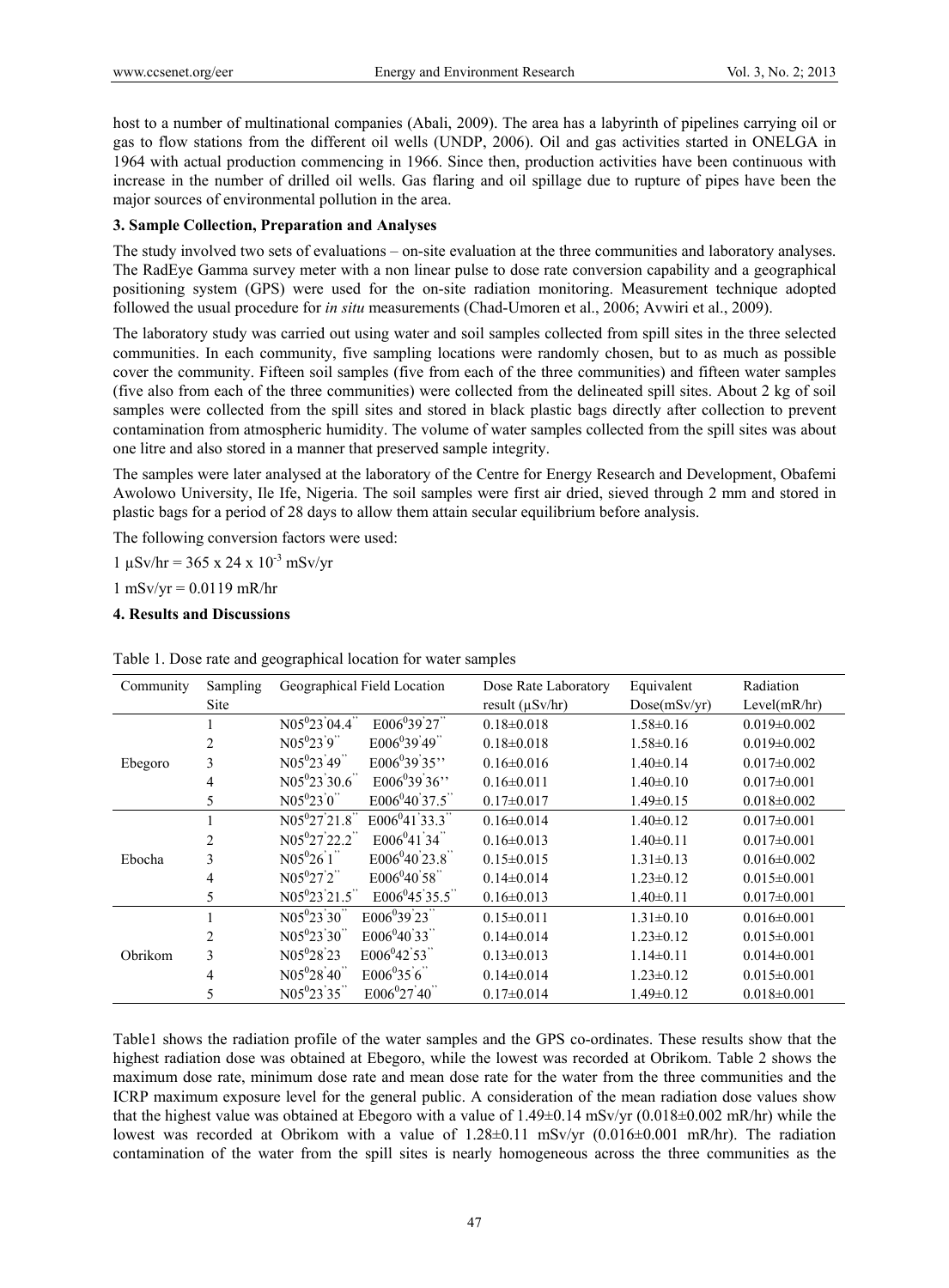difference between the largest value and the least is only 0.35 mSv/yr or 22%. The implication will be that the spillage was uniformly distributed in the community water sources.

Also, a comparison of the maximum dose rate, minimum dose rate and mean dose rate for the water from the three communities with the ICRP reference level shows that these quantities have values that are higher than the ICRP standard. As shown in Figures 1 and 2, the radiation profile is such that even the lowest radiation levels in each of the spill site exceed the ICRP reference level. The minimum exposure level in Obrikom is 14% above the ICRP level, while the maximum exposure level is 49% higher. In Ebocha the minimum dose rate is 23% above the ICRP standard and the maximum 40%. The minimum exposure level in Ebegoro is 40% above the ICRP value and the maximum exposure level 58%.

Table 2. Maximum, minimum, mean and icrp radiation dose and exposure rates (water samples)

| Spill Site | Maximum      |                                                                                                     | Minimum         |                                   | Mean            |                   | <b>ICRP</b> |       |
|------------|--------------|-----------------------------------------------------------------------------------------------------|-----------------|-----------------------------------|-----------------|-------------------|-------------|-------|
|            | mSv/vr       | mR/hr                                                                                               | mSv/vr          | mR/hr                             | mSv/vr          | mR/hr             | mSv/vr      | mR/hr |
| Ebegoro    |              | $1.58\pm0.16$ 0.019 $\pm$ 0.002 1.40 $\pm$ 0.10 0.017 $\pm$ 0.001 1.49 $\pm$ 0.14 0.018 $\pm$ 0.002 |                 |                                   |                 |                   | 1.000       | 0.013 |
| Ebocha     | $140\pm0.12$ | $0.017 \pm 0.001$                                                                                   |                 | $1.23 \pm 0.12$ $0.015 \pm 0.001$ | $1.35 \pm 0.12$ | $0.016 \pm 0.001$ | 1.000       | 0.013 |
| Obrikom    | $149\pm0.12$ | $0.018 \pm 0.001$                                                                                   | $1.14 \pm 0.11$ | $0.014 \pm 0.001$                 | $1.28 \pm 0.11$ | $0.016 \pm 0.001$ | 1 000       | 0.013 |



Figure 1. Comparison of maximum, minimum, mean and permissible (ICRP) radiation dose rate (water)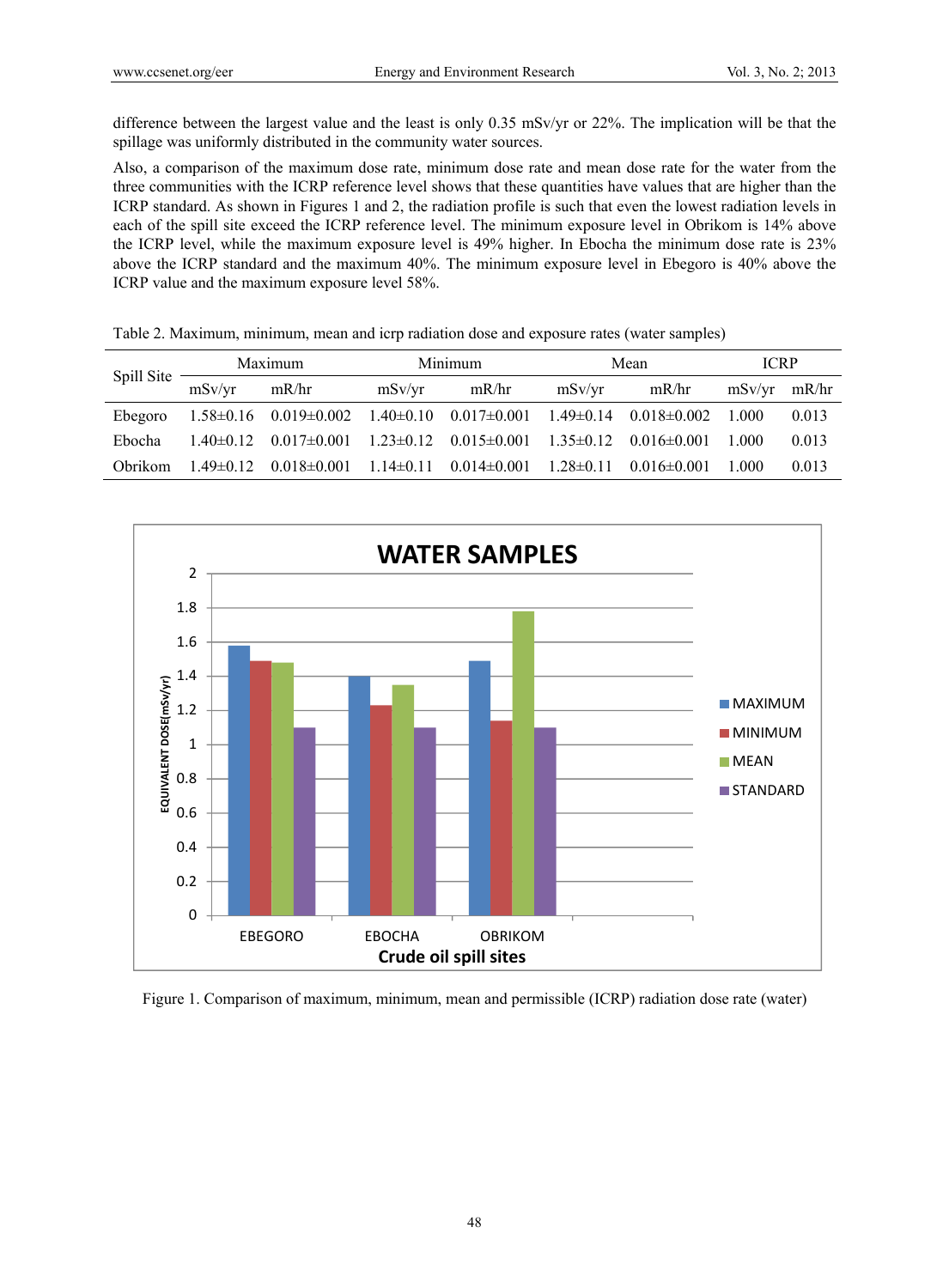

Figure 2. Comparison of maximum, minimum, mean and permissible (ICRP) radiation exposure rates for water

| Site<br>Community |                | Geographical Field Location                                          | Dose Rate<br>Laboratory<br>$result(\mu Sv/hr)$ | Equivalent<br>Dose(mSv/yr) | Radiation<br>Level(mR/h) |
|-------------------|----------------|----------------------------------------------------------------------|------------------------------------------------|----------------------------|--------------------------|
|                   |                | N05°23'04.4" E006°39'27"                                             | $0.17 \pm 0.017$                               | $1.49 \pm 0.15$            | $0.018 \pm 0.002$        |
|                   | 2              | $N05^{0}23^{9}$<br>$E006^{0}39'49''$                                 | $0.18 \pm 0.013$                               | $1.58 \pm 0.11$            | $0.019 \pm 0.001$        |
| Ebegoro           | 3              | $E006^{0}39^{3}35"$<br>$N05^{0}23'49''$                              | $0.17 \pm 0.017$                               | $1.49 \pm 0.15$            | $0.018 \pm 0.002$        |
|                   | 4              | $N05^{0}23^{3}30.6^{6}E006^{0}39^{3}36"$                             | $0.16 \pm 0.014$                               | $1.40 \pm 0.12$            | $0.017 \pm 0.001$        |
|                   | 5              | $E006^{0}40^{3}37.5$<br>$N05^{0}23'0''$                              | $0.18 \pm 0.018$                               | $1.58 \pm 0.16$            | $0.019 \pm 0.002$        |
|                   |                | $E006^{0}41^{3}33.3$<br>$N05^{0}27^{'}21.8^{''}$                     | $0.14 \pm 0.014$                               | $1.23 \pm 0.12$            | $0.015 \pm 0.001$        |
|                   | 2              | $N05^{0}27^{2}22.2^{7}E006^{0}41^{3}34^{7}$                          | $0.14 \pm 0.014$                               | $1.23 \pm 0.12$            | $0.015 \pm 0.001$        |
| Ebocha            | 3              | $E006^{0}40^{2}3.8$<br>$N05^{0}261^{7}$                              | $0.16 \pm 0.016$                               | $1.40 \pm 0.14$            | $0.017\pm0.002$          |
|                   | 4              | $E006^{0}40^{3}58$<br>$N05^{0}27^{2}$                                | $0.17 \pm 0.017$                               | $1.49 \pm 0.15$            | $0.018 \pm 0.002$        |
|                   | 5              | $E006^{0}45^{3}35.5$<br>$N05^{0}23^{2}1.5^{7}$                       | $0.16 \pm 0.016$                               | $1.40 \pm 0.14$            | $0.017 \pm 0.002$        |
| Obrikom           | $\mathbf{1}$   | $N05^{0}23'30"$<br>$E006^{0}39^{2}3^{7}$                             | $0.16 \pm 0.016$                               | $1.40 \pm 0.14$            | $0.017 \pm 0.002$        |
|                   | $\overline{c}$ | $N05^{0}23'30"$<br>$E006^{0}40^{3}33$                                | $0.17 \pm 0.014$                               | $1.49 \pm 0.12$            | $0.018 \pm 0.001$        |
|                   | 3              | $E006^{0}42^{2}53$<br>$N05^{0}28^{2}3$                               | $0.17 \pm 0.015$                               | $1.49 \pm 0.13$            | $0.018 \pm 0.002$        |
|                   | 4              | $N05^{0}28'40''E006^{0}35'6''$                                       | $0.15 \pm 0.012$                               | $1.31 \pm 0.11$            | $0.016 \pm 0.001$        |
|                   | 5              | $N05^{0}23^{2}35"$ E006 <sup>0</sup> 27 <sup>2</sup> 40 <sup>"</sup> | $0.13 \pm 0.008$                               | $1.14 \pm 0.07$            | $0.014 \pm 0.001$        |

Table 3. Dose rate and geographical location for soil samples

Table 4. Minimum, maximum, mean and icrp radiation dose and exposure rates (soil samples)

| Community $\frac{mSv/yr}{mSv/yr}$ mR/hr | Maximum         |                                                                           | Minimum |       | Mean          |                        | <b>ICRP</b>      |       |
|-----------------------------------------|-----------------|---------------------------------------------------------------------------|---------|-------|---------------|------------------------|------------------|-------|
|                                         |                 |                                                                           | mSv/yr  | mR/hr | mSv/vr        | mR/hr                  | $mSv/yr$ $mR/hr$ |       |
| EBEGORO                                 |                 | $1.58\pm0.11$ $0.019\pm0.001$ $1.40\pm0.12$ $0.017\pm0.001$ $1.51\pm0.14$ |         |       |               | $0.018 \pm 0.002$ 1.00 |                  | 0.013 |
| <b>EBOCHA</b>                           |                 | $1.49\pm0.15$ $0.018\pm0.002$ $1.23\pm0.12$ $0.015\pm0.001$ $1.35\pm0.13$ |         |       |               | 0.016±0.002            | - 1.00           | 0.013 |
| OBRIKOM                                 | $1.49 \pm 0.12$ | $0.018 \pm 0.001$ $1.14 \pm 0.07$ $0.014 \pm 0.001$                       |         |       | $1.37\pm0.11$ | $0.017 \pm 0.001$      | -1.00            | 0.013 |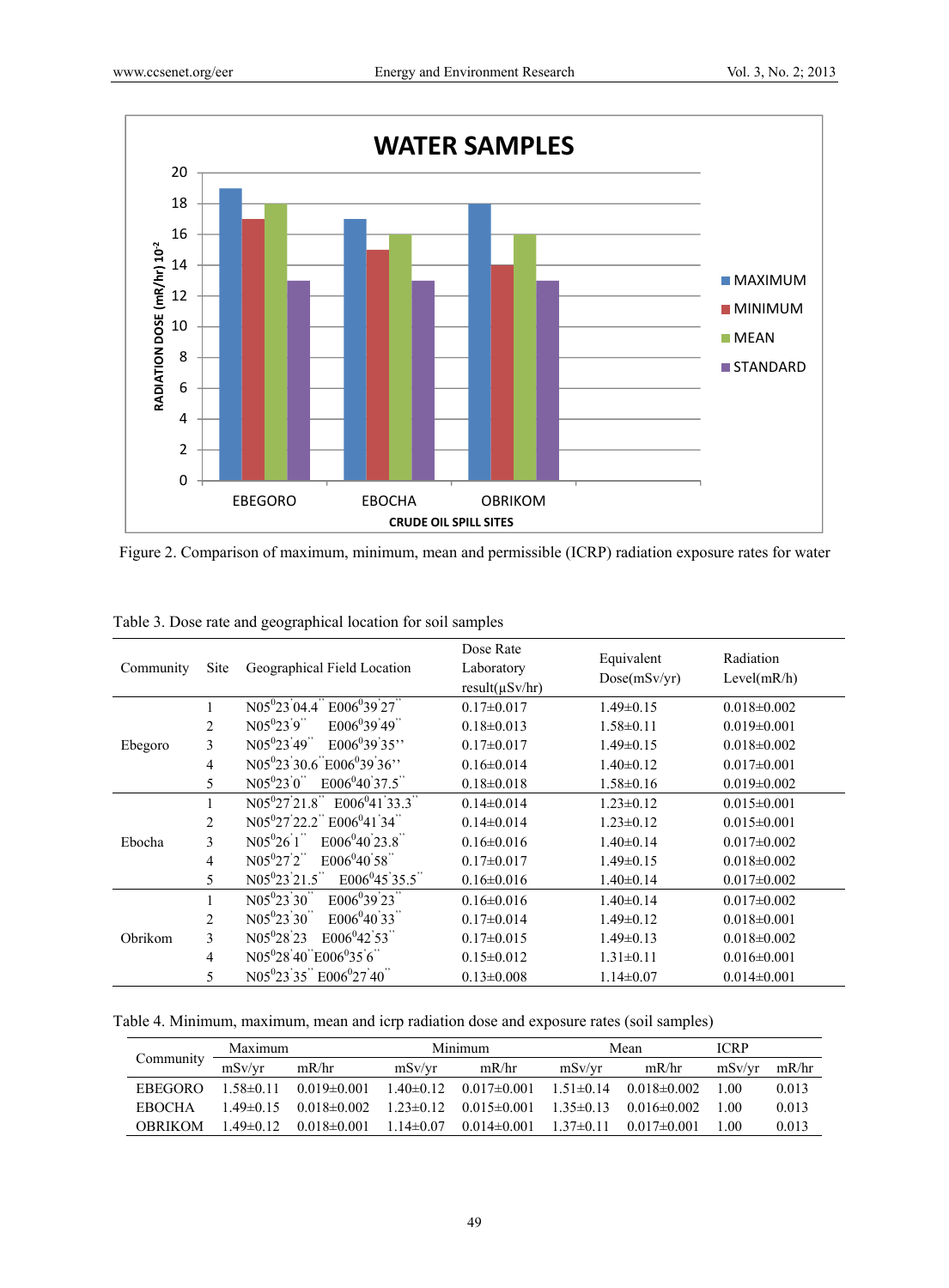

Figure 3. Comparison of minimum, maximum, mean and permissible radiation dose rate



Figure 4. Comparison of radiation dose rate of maximum, minimum, mean and permissible radiation exposure rate

The radiation profile of the soil samples (Table 3) shows the following ranges for the various communities: for Ebegoro community the radiation level ranges from  $1.40\pm0.12$  mSv/yr (0.017 $\pm$ 0.001 mR/hr) to  $1.58\pm0.11$  mSv/yr  $(0.019\pm0.001 \text{ mR/hr})$ ; while it goes from 1.23 $\pm$ 0.12 mSv/yr  $(0.015\pm0.001 \text{ mR/hr})$  to 1.49 $\pm$ 0.15 mSv/yr  $(0.018\pm0.002 \text{ mR/hr})$  at Ebocha. For Obrikom, the range is from 1.14 $\pm0.07 \text{ mSv/yr}$  (0.014 $\pm0.001 \text{ mR/hr}$ ) to 1.49±0.12 mSv/yr (0.018±0.001 mR/hr). The highest value was recorded at Ebegoro, while the least was obtained from Obrikom.

Table 4 shows the maximum dose rate, minimum dose rate, mean dose rate for the soil from the three communities and the ICRP permissible maximum exposure level for the general public. The highest mean radiation value is  $1.51\pm0.14$  mSv/yr (0.018 $\pm$ 0.002 mR/hr), obtained at Ebegoro; while the lowest is  $1.35\pm0.13$ mSv/yr (0.016±0.002 mR/hr), recorded at Ebocha. The radiation contamination of the soil from the spill sites is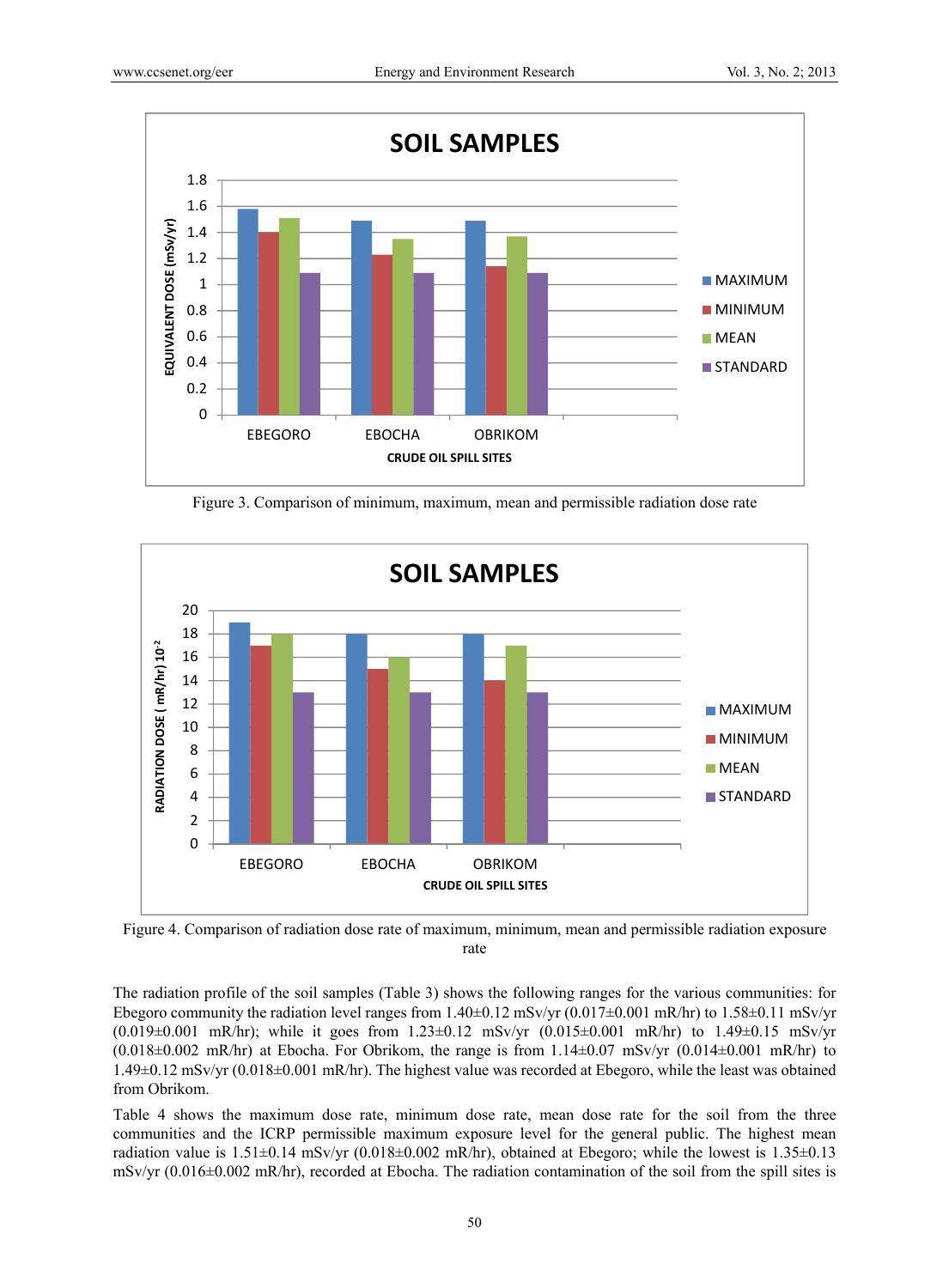near evenly spread over the three communities as the difference between the largest value and the least is only 0.16 mSv/yr or 10.6%.

Figures 3 and 4 show that as in the case of the water samples, the minimum dose rate, maximum dose rate and mean dose rate computed for soil samples from the various communities exceed the ICRP reference limit for the general public. The minimum exposure level in Obrikom is 14% higher than the ICRP permissible level, while the maximum exposure level is 49%. In Ebocha, the minimum exposure level is 23% above the ICRP level and the maximum exposure 49%; while in Ebegoro the minimum exposure level is 40% above the ICRP standard and the maximum exposure level is 58% higher.

Comparing the radiation profile of both water and soil it is seen that the lowest radiation dose rate for both is the same (1.14 $\pm$ 0.014 mSv/yr (0.014 $\pm$ 0.001)). This result was obtained in the same community, Obrikom. Similarly, it is also seen that the highest radiation dose rate for water is the same with that for soil  $(1.58\pm0.16 \text{ mSv/yr})$  $(0.019\pm0.002 \text{ mR/hr})$ . This result was also recorded in one community, Ebegoro.

Furthermore, the results show that the impact of the oil spillage on the radiation status of the three communities is more pronounced in Ebegoro than in Obrikom.

A study of the impact of oil spillage in parts of Ughelli another Niger Delta community, showed that radiation levels within the areas affected by the spillage and the host communities were 55% and 33.3%, respectively above the normal background level of 0.013 mR/hr indicating elevations attributable to the spillage (Agalagba & Meindinyo, 2010). Other studies in the region have shown that the hydrocarbon industry is contributing to an increasingly worrisome ionizing radiation climate in the region (Arogunjo et al., 2004; Chad-Umoren, 2012; Ononugbo et al., 2011; Sigalo & Briggs-Kamara, 2004).

## **5. Conclusion and Recommendation**

(1) A comparison of the radiation profiles of the water with that of the soil indicates that the impact of the spillage on the radiation levels is generally the same for both as the measured values are basically the same for both.

(2) Although the community least affected by the impact of the spillage on the radiation profile is the Obrikom community as it has the lowest radiation levels for both water and soil, however the observed radiation values for this community exceeds the ICRP permissible level for the general public.

(3) The results of the present study are significantly higher than those of earlier studies carried out in parts of the Niger Delta at locations that had not experienced oil spillage (Chad-Umoren & Obinoma, 2007; Briggs-Kamara et al., 2009; Chad-Umoren et al., 2006), indicating that oil spillage has resulted in the elevation of the radiation profile of the study area.

(4) Regular maintenance of oil pipelines and prompt replacement of old and obsolete ones should be carried out. Lack of regular maintenance of storage tanks and oil pipelines has been identified as a major cause of oil spills in Nigeria.

(5) It may not be possible to completely eliminate oil spillage in the Niger Delta region since it is connected to the beneficial exploitation of the hydrocarbon resources of the region and it is not economically prudent to stop exploiting the region's abundant natural endowments; however, the indigenous peoples of the region and other residents should be provided with facilities that will enable them receive prompt medical help, especially with respect to those ailments that are related to radiation exposure.

(6) Prompt clean up and remediation exercises should be carried out where spillage has occurred.

# **References**

Abali, B. K. (2009). *Oil and Gas Exploration: What ONELGA suffers*. Port Harcourt, B'Alive publications co.

- Agbalagba, O. E., & Meindinyo, R. K. (2010). Radiological impact of oil spilled environment: A Case study of the Eriemu well 13 and 19 oil spillage in Ughelli region of delta state, Nigeria. *Indian Journal of Science and Technology, 3*(9), 1001-1005.
- Arogunjo, A. M., Farai, I. P., & Fuwape, I. A. (2004). Impact of oil and gas industry to the natural radioactivity distribution in the delta region of Nigeria. *Nigerian Journal Physics, 16*, 131-136.
- Avwiri, G. O., Chad-Umoren, Y. E., Enyinna, P. I., & Agbalagba, E. O. (2009). Occupational Radiation Profile of Oil and Gas Facilities During Production and Off Production Periods in Ughelli, Nigeria. *Journal Facta Universitatis:Working and Living Environmental Protection, 6*(1), 11-19.